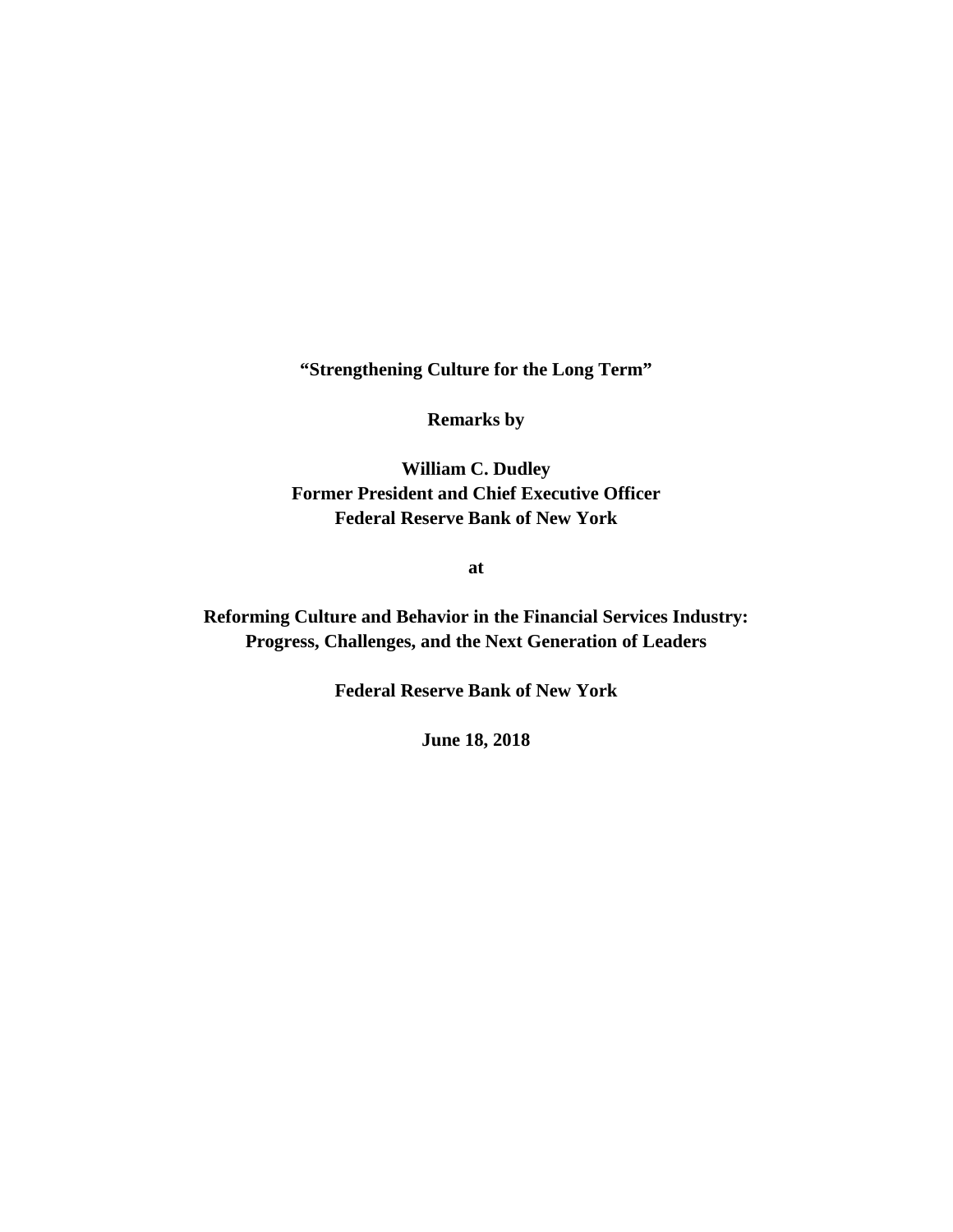Good morning. Thank you for joining the New York Fed's conference on culture and behavior in the financial services industry. Let me begin by welcoming John Williams on his first day as President of the New York Fed. He will give concluding remarks this afternoon. John and I are very much on the same page when it comes to the issue of bank culture, and I am very happy about that. But, as always—and especially today—the views I express are my own, and not those of the New York Fed or the Federal Reserve System. [1](#page-1-0)

I am proud of the work that the New York Fed has done on bank culture. This institution was not the first or only voice in what is truly a global dialogue. But, I believe we have made meaningful contributions and have helped legitimize a topic that many viewed with skepticism a few years ago.

I also believe that there is much more to do. This morning, I will speak briefly about three unmet goals. First, we need further evaluation and recalibration of incentives within firms. Second, we have to benchmark culture across the industry. Third, we must overcome hurdles to sharing information about employee misconduct.

# **The Work So Far**

Many of you have attended previous culture conferences at the New York Fed. For those who have not, let me explain why the New York Fed took up this work and what we have learned.

Four years ago, we decided to shine a spotlight on the culture of the financial services industry. The litany of post-crisis scandals—especially the LIBOR and FX rate manipulation scandals—galvanized our involvement. We wanted to encourage the industry to address the root causes of misconduct. We also wanted to promote a sense of stewardship commensurate with the important role that financial firms play in society.

Around the same time, directors and senior executives at a number of firms were asking similar questions. Many foreign authorities were also probing the root causes of misconduct. Several were contemplating new regulatory responses. In short, others recognized, as we did, that the financial crisis and subsequent scandals had called the industry's trustworthiness into question in a fundamental way. This was an important point that Sir David Walker made at the start of our first culture conference in  $2014$  $2014$ <sup>2</sup>

The short-term consequences of a lack of trustworthiness—such as supervisory orders, fines, or other civil or criminal penalties—may be finite and passing. The long-term consequences, however, may be more serious and enduring. Increased regulation—sometimes an inefficient substitute for trust—could limit the scope and scale of activities of financial firms. Employees may choose to apply their talents in other, less controversial fields instead of finance.

<span id="page-1-0"></span> <sup>1</sup> Stephanie Chaly, Gerard Dages, James Hennessy, Thomas Noone, Glen Snajder, Joseph Sommer, Angela Sun, and Joseph Tracy assisted in preparing these remarks.

<span id="page-1-1"></span><sup>&</sup>lt;sup>2</sup> See David Walker, "Trust and Trustworthiness in Banks and Bankers," Remarks at the Federal Reserve Bank of New York (Oct. 20, 2014), at

[https://www.home.barclays/content/dam/barclayspublic/docs/BarclaysNews/2014/10.%20October/Speech\\_Trust%2](https://www.home.barclays/content/dam/barclayspublic/docs/BarclaysNews/2014/10.%20October/Speech_Trust%20in%20Banks%20and%20Bankers.pdf) [0in%20Banks%20and%20Bankers.pdf.](https://www.home.barclays/content/dam/barclayspublic/docs/BarclaysNews/2014/10.%20October/Speech_Trust%20in%20Banks%20and%20Bankers.pdf)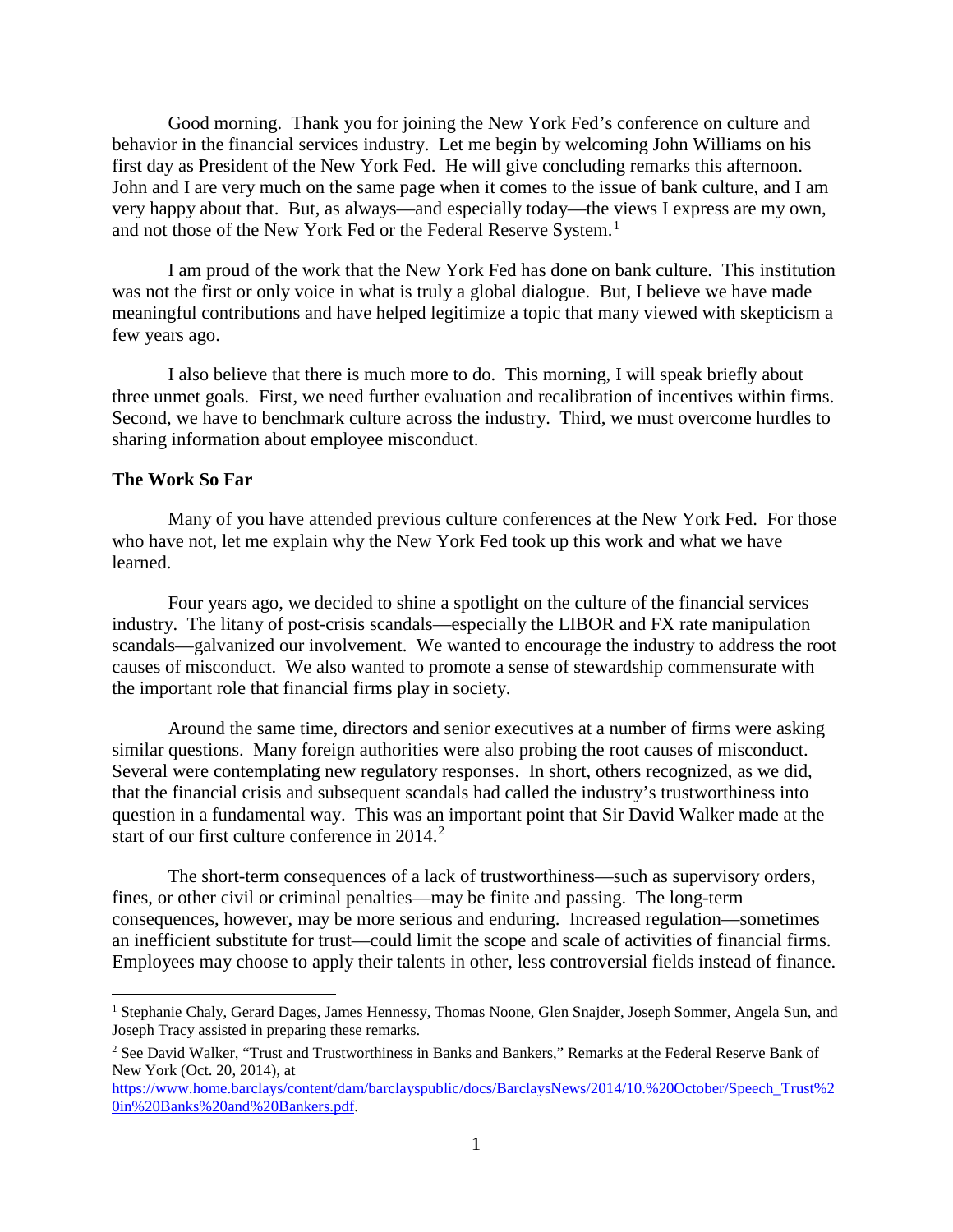Customers might look outside of traditional channels for financial services. Shareholders could downgrade their expectations about future returns and reduce their exposures to the financial sector. And, when the next financial crisis inevitably occurs, the loss of trustworthiness might diminish the public's support for forceful intervention, potentially placing the stability of the financial system at risk.

These consequences are serious, but avoidable. A good culture can help prevent them.

So, what is a good culture? There are many ways to frame an answer. I like what Baroness Onora O'Neill proposed at our last conference: In a good culture, shared norms align with the public and private purposes of a financial institution over both the short term and the long term.<sup>[3](#page-2-0)</sup> This means that financial professionals and their institutions are able to generate sustainable returns in a competitive market, but in a way that collectively, and over the long term, is consistent with financial system efficiency and stability. I look forward to discussing the role of finance in society in today's first panel, moderated by Gillian Tett of the *Financial Times*. And I am grateful that Jay Clayton, Chairman of the U.S. Securities and Exchange Commission, will contribute his views later today.

Our prior conferences have considered a number of ways to improve culture. We have discussed how leaders can overcome hierarchies and send a credible message to all levels of their organizations. Raising one's hand and effective challenge have also resonated year after year. Preet Bharara spoke memorably about the dangers of a "culture of silence," in which good people choose to remain quiet when they witness misconduct around them.<sup>[4](#page-2-1)</sup> Another theme has been the importance of finding allies. Many supervisors, academics, consumer advocates, institutional shareholders, and policy makers are interested in improving culture in financial services. Partnering with others can help improve the standards of behavior.

Today's conference highlights one such opportunity. For several years, the New York Fed has brought together industry leaders with business school professors and deans to discuss how business education can contribute to improved standards in financial services. We'll hear about the outcomes this afternoon from a panel moderated by Michael Strine, our First Vice President. I hope you will find the discussion helpful in thinking about what type of person you want to hire.

Moreover, once you have identified the right people, how do you compel them to stay? I am convinced that improving the industry's trustworthiness will make finance a more attractive place to build a career. Like attracts like. Employees with a creative streak thrive in workplaces that embrace innovation. Similarly, employees with a well-developed sense of ethics seek work environments characterized by integrity. Finance should be both intellectually and ethically fulfilling—a field where people can use their heads during the day and sleep well at night.

<span id="page-2-0"></span> <sup>3</sup> See Onora O'Neill, "What is banking for?" Remarks at the Federal Reserve Bank of New York (Oct. 20, 2016), at [https://www.newyorkfed.org/medialibrary/media/governance-and-culture-reform/ONeill-Culture-Workshop-](https://www.newyorkfed.org/medialibrary/media/governance-and-culture-reform/ONeill-Culture-Workshop-Remarks-10202016.pdf)[Remarks-10202016.pdf.](https://www.newyorkfed.org/medialibrary/media/governance-and-culture-reform/ONeill-Culture-Workshop-Remarks-10202016.pdf)

<span id="page-2-1"></span><sup>4</sup> See Preet Bharara, "Criminal Accountability and Culture," Remarks at the Federal Reserve Bank of New York (Oct. 20, 2016), at [https://www.newyorkfed.org/medialibrary/media/governance-and-culture-reform/PreetBharara-](https://www.newyorkfed.org/medialibrary/media/governance-and-culture-reform/PreetBharara-Remarks-Culture-Conference)[Remarks-Culture-Conference.](https://www.newyorkfed.org/medialibrary/media/governance-and-culture-reform/PreetBharara-Remarks-Culture-Conference)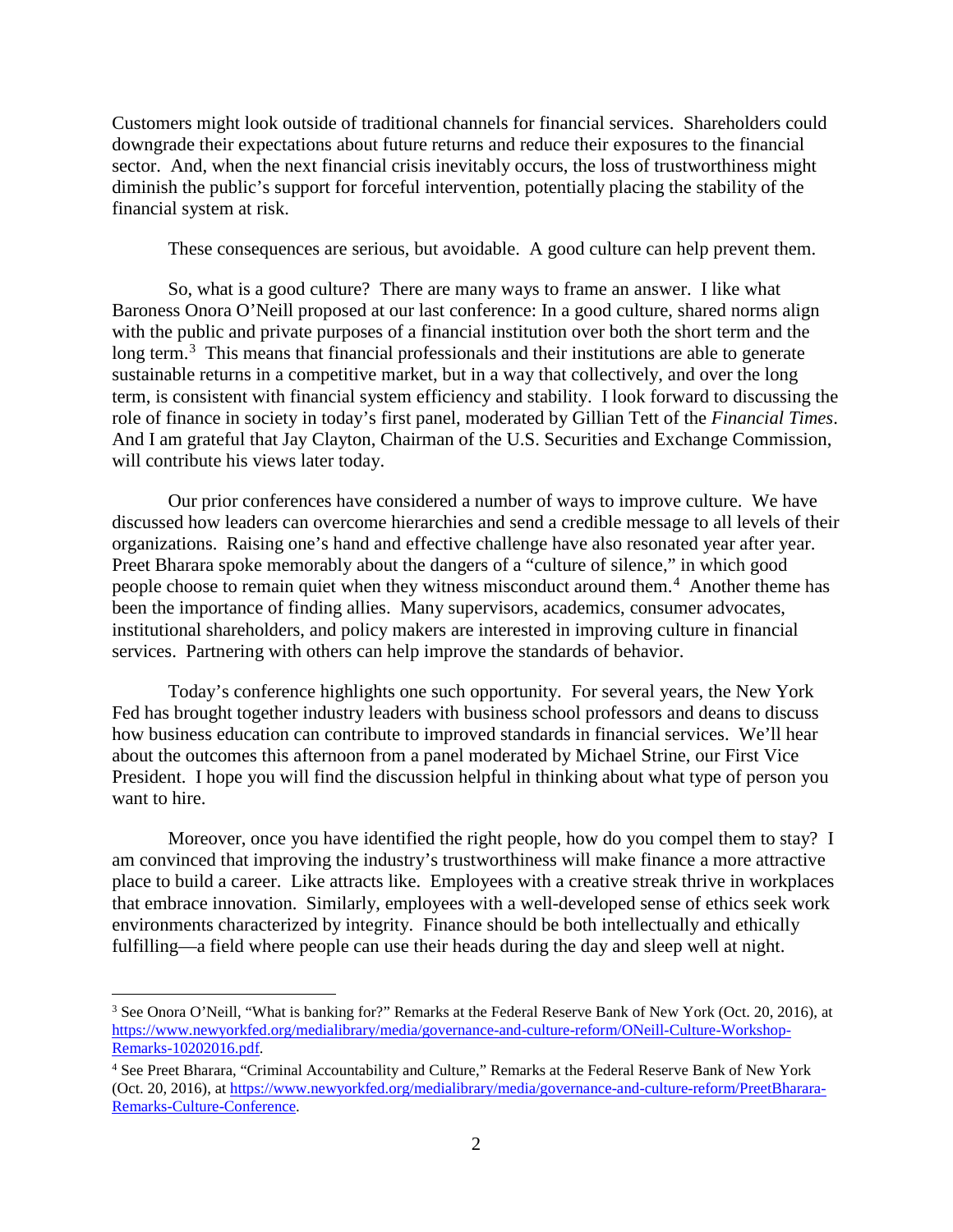# **The Work Ahead**

I applaud the progress that has been made to date. But, the emphasis of this conference should be on what can still be accomplished.

#### *Incentives*

In my view, improving incentives is the most direct way to improve culture and conduct. Incentives drive behavior. Behaviors establish social norms. Shared social norms are the foundation of a group's culture. Because incentives fall mainly within an employer's control, employers can use them to influence employee behavior and corporate culture.

Foremost, how are employees paid? Do compensation arrangements—the mix of fixed and variable compensation, debt and equity, vested and deferred—encourage behavior that is aligned with the values of a firm as they are publicly stated? If not, how can they be improved?

Arguably, career progression is as important as compensation. Who is promoted? Who is let go? Are high-revenue producers kept on and rewarded even when they do not exhibit good behaviors or ethics? What do these decisions say about the commitment of a firm's management to good culture? Employees, after all, look to see who succeeds and who does not, and model their own behaviors around the former, not the latter.

Other forms of recognition can also encourage behaviors that advance an organization's values and mission. In the day-to-day workplace, how do employers acknowledge employee contributions? When employees speak up, how are they treated? What are the incentives, or disincentives, around asking for help on difficult technical and ethical issues?

Many of today's panels will discuss incentives in their various forms. I am particularly interested to hear the panel that will discuss the Group of Thirty's work. Three years ago, the Group of Thirty proposed that compensation should take equal account of financial performance and professional conduct.<sup>[5](#page-3-0)</sup> Have firms embraced that recommendation? If so, what have been the results? If not, why not?

In this vein, my own proposal on compensation seems to have fallen on deaf ears. Four years ago, I proposed that firms create a performance bond in which senior managers and material risk takers defer a portion of their variable compensation for five or 10 years.<sup>[6](#page-3-1)</sup> In the meantime, that pool of money would be available to pay regulatory fines or to help recapitalize a firm in distress. In my view, that structure would better align the interests of senior leaders with the interests of creditors and shareholders. It would also promote financial stability by reducing

<span id="page-3-0"></span><sup>&</sup>lt;sup>5</sup> See Group of Thirty, "Banking Culture and Conduct," 49 (2015) ("To ensure that staff assessments are thorough and consistent, approximately half the rating of balanced scorecards should be based on how business results are achieved and behaviors and conduct exhibited, as opposed to the achievement of the business results themselves (that is to say, the balanced scorecard should be split 50/50 between performance, and conduct and culture metrics)."). http://group30.org/images/uploads/publications/G30\_BankingConductandCulture.pdf.

<span id="page-3-1"></span><sup>&</sup>lt;sup>6</sup> See William C. Dudley, "Enhancing Financial Stability by Improving Culture in the Financial Services Industry," Remarks at the Federal Reserve Bank of New York (Oct. 20, 2014), at [https://www.newyorkfed.org/newsevents/speeches/2014/dud141020a.html.](https://www.newyorkfed.org/newsevents/speeches/2014/dud141020a.html)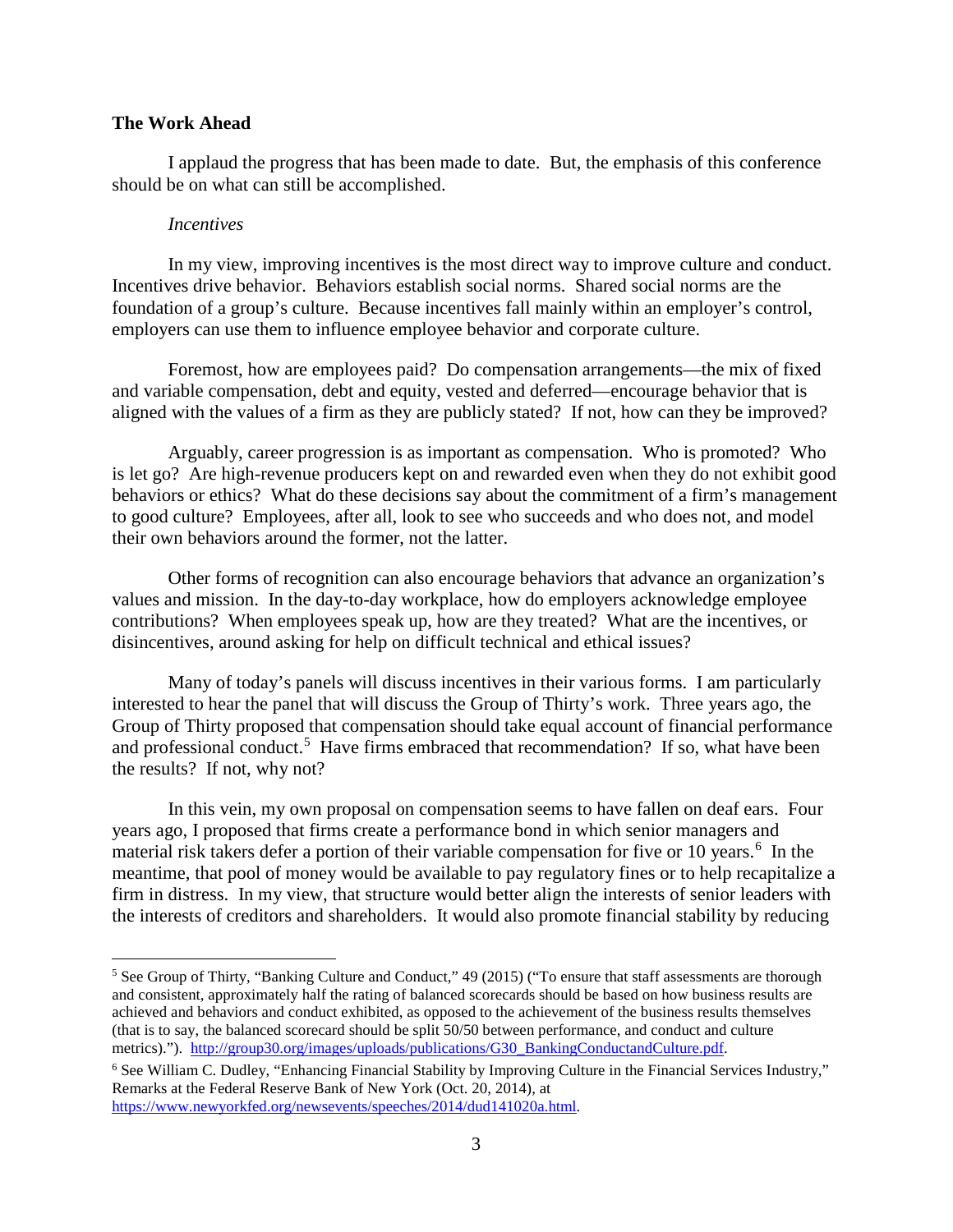the incentives for excessive risk-taking and by providing a source of funds for recapitalization of a troubled firm.

The concept is hardly novel. What I have proposed closely resembles the old partnership model of investment banks. What's more, a similar regime governs compensation of senior managers and material risk takers in the United Kingdom.<sup>[7](#page-4-0)</sup> This demonstrates that the concept can work on a broad scale. But, to the best of my knowledge, no firm in the United States has voluntarily adopted such a regime.

If there are implementation problems with creating a mechanism similar to what I proposed, let's discuss them. If there are alternatives, let's explore them. The key point is that firms need to take a hard look at how they reward employees. If we ignore the issue, we risk repeating many of the mistakes that contributed to the crisis and subsequent scandals.

### *Benchmarking*

Beyond incentives, benchmarking remains a challenge for U.S. financial firms. Later today we will hear from the leaders of the Banking Standards Board in the United Kingdom. Their pioneering work assists UK firms in understanding the shared norms that contribute to employee behavior.<sup>[8](#page-4-1)</sup>

The Banking Standards Board has shown that benchmarking across firms—even firms with widely different balance sheets and business models—is within our grasp. So, why aren't we doing this in the United States? Some cite legal risk. Here again, let me return to a message in the Group of Thirty's report from 2015: Some risks are worth taking.<sup>[9](#page-4-2)</sup> Besides, most firms if not all—already conduct their own proprietary culture surveys. Why not adopt a standard list of questions? You might gain new insights into the characteristics of your organization and how you stack up against others. An independent, third-party survey could help identify patterns of behavior across different lines of business within a firm, and across the industry. Moreover, you might get higher-quality information. After all, it is not unheard of for internal surveys to suffer from bias, such as employees adjusting their responses to be consistent with management's expectations. At the very least, firms would demonstrate that they take seriously their role in a broader, industry-wide effort to improve conduct and to be more worthy of trust. I do not see what harm could possibly come from that.

### *Information sharing*

The industry can also improve the way it shares information about misconduct. We've heard in previous years about changes in how firms explain instances of misconduct to their employees. There is a trend toward sharing information internally about what happened, why, and how to avoid the same mistakes in the future.

<span id="page-4-0"></span> <sup>7</sup> See, e.g., Prudential Regulation Authority Rulebook, Remuneration §§ 15.17-19 (establishing mandatory deferrals), 15.20-23 (requiring performance adjustments).

<span id="page-4-1"></span><sup>8</sup> See Banking Standards Board, *Annual Review 2017/2018*, a[t https://www.bankingstandardsboard.org.uk/annual](https://www.bankingstandardsboard.org.uk/annual-review-2017-2018/)[review-2017-2018/.](https://www.bankingstandardsboard.org.uk/annual-review-2017-2018/)

<span id="page-4-2"></span><sup>9</sup> Group of Thirty, *supra* n.5, at 53 ("As noted, some banks have accepted the higher legal or financial risks that accompany disclosing this information, and this report encourages more of that attitude.").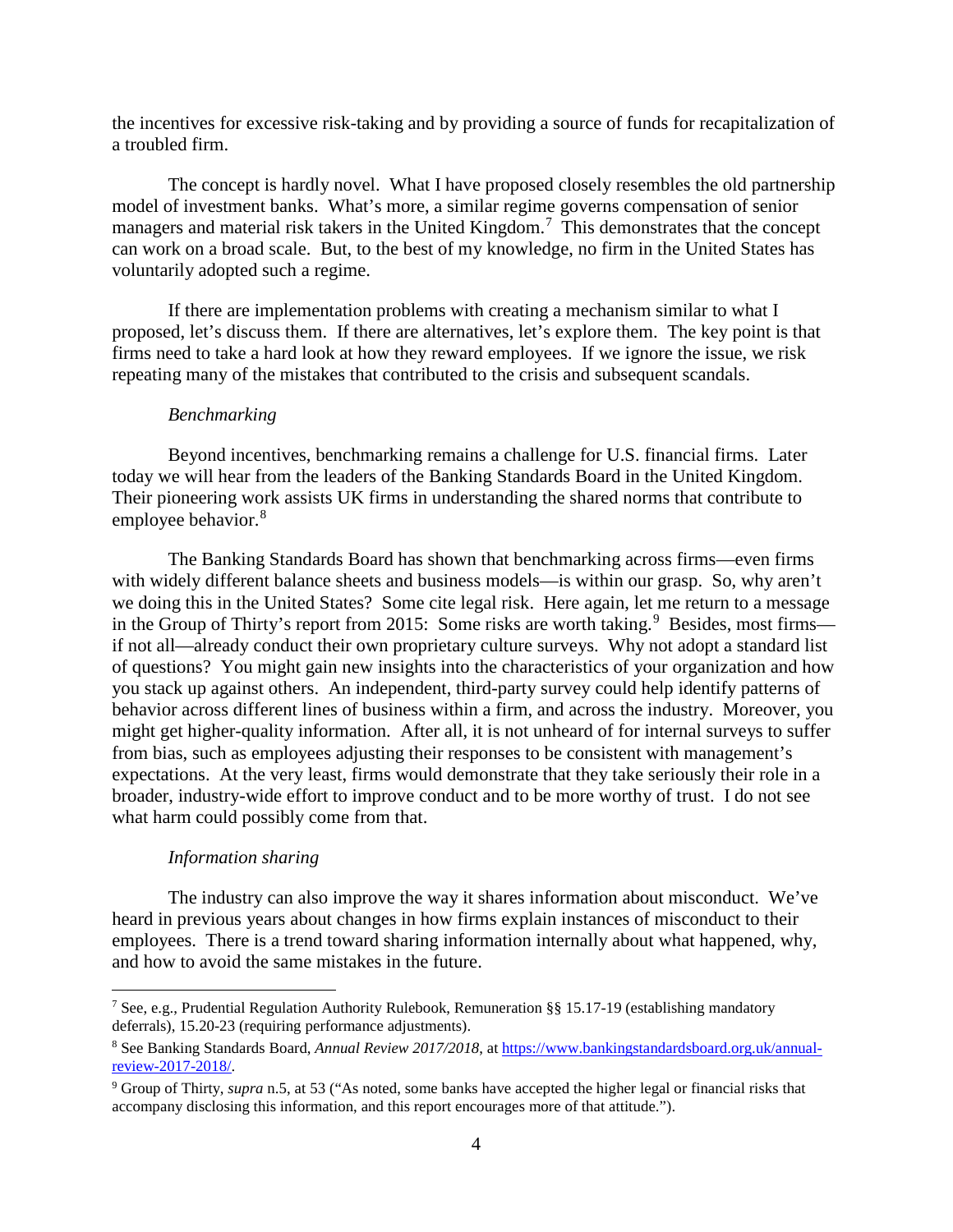Unfortunately, other information hurdles remain. Later today, Jeremy Rudin, Canada's Superintendent of Financial Institutions, will describe a project he recently undertook on behalf of the Financial Stability Board. The result of that year-long effort was a toolkit that addressed, among other issues, ways that firms can better identify so-called "rolling bad apples."<sup>[10](#page-5-0)</sup> The key lesson from the report is that while firms do not control the information they receive, they can improve their own internal processes. For example, employers can—and, in my view, should check whether their communications with prospective employees set clear and consistent expectations about conduct. A truly "bad apple" may avoid a firm that is upfront about its values and unapologetic about how adherence to those values affects careers. In addition, employers can—and should—train employees on interviewing techniques that focus on ethical judgment as well as technical competency. These techniques may help employers notice potential red flags candidates perhaps more willing to engage in unethical behavior. Private and public institutions alike should consider the messages within this report.

We should also consider the costs and benefits of requiring firms to share information with each other. In the United Kingdom, a component of the new Senior Managers and Certification Regime is what's called "regulatory references."<sup>11</sup> These are mandatory, employerto-employer reports about a job candidate's prior conduct. Regulatory references have the same goal as an idea I have proposed: a database of banker misconduct.<sup>[12](#page-5-2)</sup> Banks would have a duty to report misconduct and a duty to check the database before hiring a new employee. The database would require a new federal statute to establish these duties, as well as a safe harbor for employers and enhanced protections for employees.

# *Importance of candor*

Meeting these three goals—improving incentives, benchmarking, and information sharing—will require candor. Let's be frank about what works, what does not, and why.

One other issue that would benefit from greater candor is the role of supervisors. Changing culture is the industry's responsibility. We are fond of saying that the official sector has "a role," but we do not often get beyond that. Today, I hope to go a bit further. We will hear about a number of different approaches from a panel of senior supervisors from Hong Kong, the United Kingdom, Canada, and the Netherlands. For members of the audience today who come from the official sector—about half of you—I invite you to consider how your methods compare to the approaches discussed in the panel. I also challenge you to consider whether, as prudential supervisors, you could do more. In my opinion, it is important that supervisors assess whether incentives are likely to yield conduct that promotes safety and soundness, respect for law, and financial stability.

<span id="page-5-0"></span> <sup>10</sup> See Financial Stability Board, *Strengthening Governance Frameworks to Mitigate Misconduct Risk: A Toolkit for Firms and Supervisors* (Apr. 20, 2018), a[t http://www.fsb.org/2018/04/strengthening-governance-frameworks-to](http://www.fsb.org/2018/04/strengthening-governance-frameworks-to-mitigate-misconduct-risk-a-toolkit-for-firms-and-supervisors/)[mitigate-misconduct-risk-a-toolkit-for-firms-and-supervisors/.](http://www.fsb.org/2018/04/strengthening-governance-frameworks-to-mitigate-misconduct-risk-a-toolkit-for-firms-and-supervisors/)

<span id="page-5-1"></span><sup>&</sup>lt;sup>11</sup> See Financial Conduct Authority, Template for regulatory references given by relevant authorized persons and disclosure requirements, at<http://www.handbook.fca.org.uk/handbook/SYSC/22/Annex1.pdf>

<span id="page-5-2"></span><sup>&</sup>lt;sup>12</sup> See Dudley *supra* n.6. See also Michael Held, "Reforming Culture and Conduct in the Financial Services Industry: How Can Lawyers Help?," Remarks at Yale Law School's Chirelstein Colloquium, Mar. 8, 2017, at [https://www.newyorkfed.org/newsevents/speeches/2017/hel170308.](https://www.newyorkfed.org/newsevents/speeches/2017/hel170308)